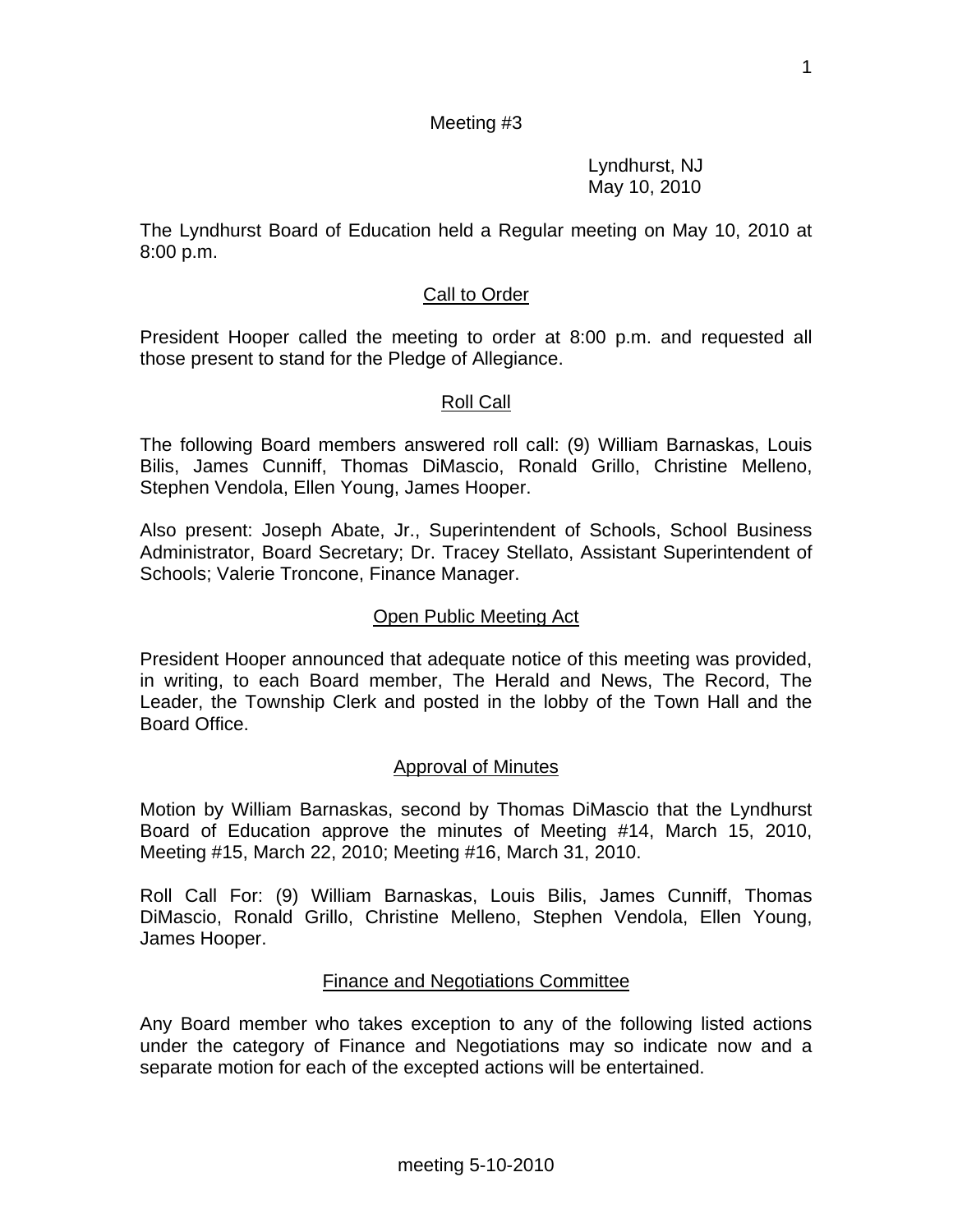Motion made by Ellen Young second by Ronald Grillo that the following Finance and Negotiations actions of the Board numbered 1 through 4 exception actions be adopted.

Roll Call For: (9) William Barnaskas, Louis Bilis, James Cunniff, Thomas DiMascio, Ronald Grillo, Christine Melleno, Stephen Vendola, Ellen Young, James Hooper.

1. BE IT RESOLVED, that the attached list of supplies received and services rendered to the Board of Education of the Township of Lyndhurst, County of Bergen, for the month ended May 10, 2010, be and the same are hereby approved and ordered paid:

| Charter School (Fund 10)<br><b>Current Expense (Fund 11)</b><br>Special Revenue (Fund 20) | \$<br>$\mathbb{S}$ | 3,050.00<br>\$2,166,557.12<br>116,143.93 |
|-------------------------------------------------------------------------------------------|--------------------|------------------------------------------|
| Total                                                                                     |                    | \$2,285,751.05                           |
| Debt Service (Fund 40)                                                                    | SS.                | 159,673.75                               |
| <b>General Ledger</b>                                                                     |                    | 182,937.43                               |
| Accounts Payable (Fund 20)                                                                | \$                 | 2,750.00                                 |

2. BE IT RESOLVED, that the Lyndhurst Board of Education contract with Educational Data Services, Inc. for the 2010-2011 school year for the following:

| \$46,583.92    |
|----------------|
| \$9,999.38     |
| \$24,324.69    |
| \$17,625.50    |
| \$9,651.29     |
| 106.69         |
| \$5,271.40     |
| \$7,179.03     |
| 4,149.39<br>S. |
| 369.34         |
|                |

- 3. BE IT RESOLVED, that the Lyndhurst Board of Education contract with The Marasim Group for consulting services and software support for the 2010-2011 school year in the amount of \$22,800.00.
- 4. BE IT RESOLVED, that the Lyndhurst Board of Education approve the attached 2010-2011 School Tax Levy Remittance Schedule.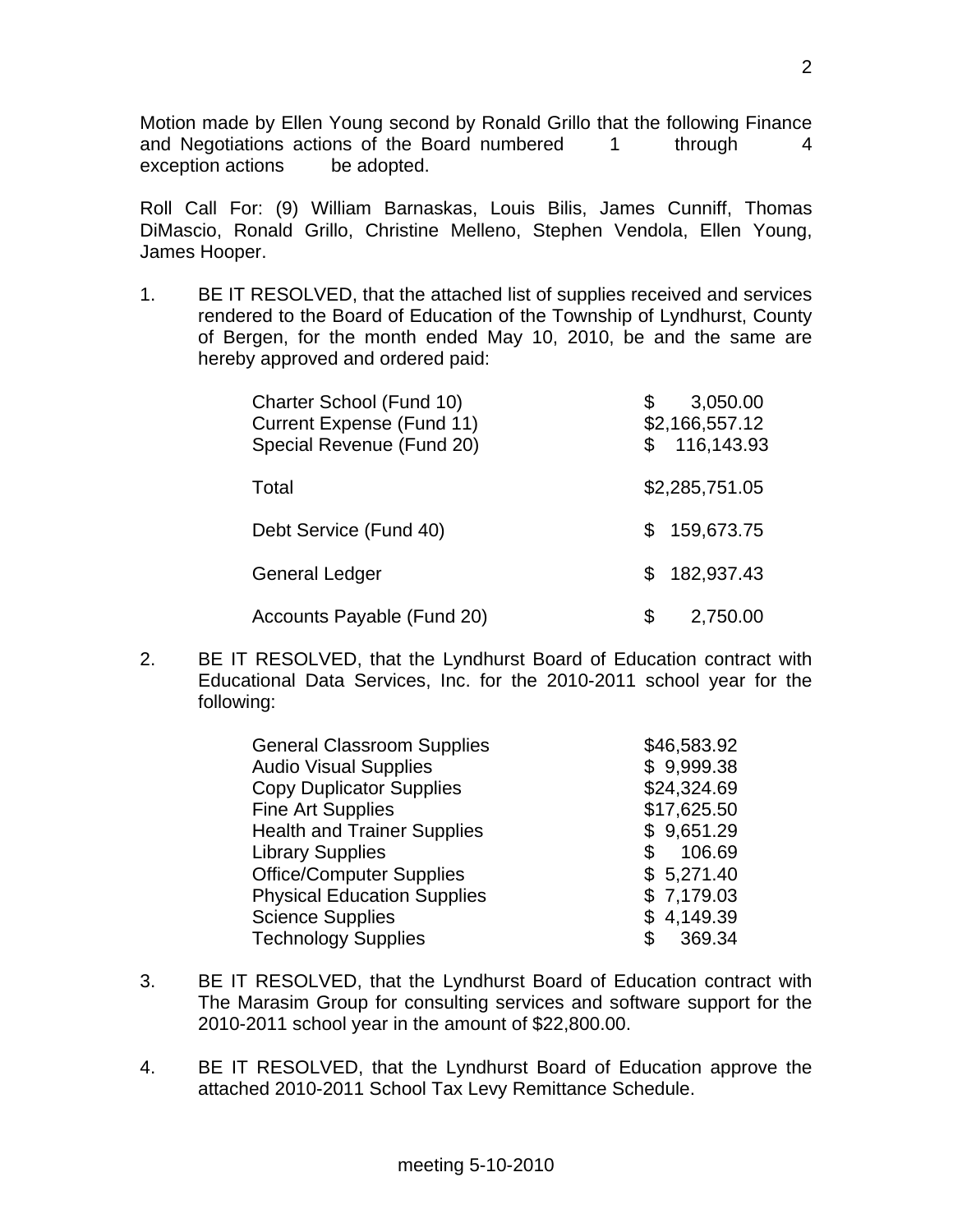## Rules and Regulations Committee

Any Board member who takes exception to any of the following listed actions under the category of Rules and Regulations may so indicate now and a separate motion for each of the excepted actions will be entertained.

Motion made by Stephen Vendola second by Thomas DiMascio that the following Rules and Regulations actions of the Board numbered 1 through 2 exception actions be adopted.

Roll Call For: (9) William Barnaskas, Louis Bilis, James Cunniff, Thomas DiMascio, Ronald Grillo, Christine Melleno, Stephen Vendola, Ellen Young, James Hooper

- 1. BE IT RESOLVED, that the Lyndhurst Board of Education accept a generous donation of 1,200 feet of raw picture frame molding, valued at \$1,800.00, from MTS Frames, Inc., Clifton, NJ.
- 2. BE IT RESOLVED, that the Lyndhurst Board of Education approve the following use of school facilities:

| <b>Organization</b>                     | Place                        | <u>Time,Date,Purpose</u>                                   |
|-----------------------------------------|------------------------------|------------------------------------------------------------|
| <b>Lyndhurst Recreation</b>             | Use Bus                      | 8:00 am-6:00 pm<br>$4 - 17 - 10$<br><b>Town Use</b>        |
| Township of Lyndhurst                   | Lyndhurst HS<br>Auditorium   | 12:00 pm-3:00 pm<br>$3 - 18 - 10$<br><b>Safety Meeting</b> |
| <b>Franklin School PTA</b>              | <b>Franklin</b><br>Hallway   | $9:00$ am-3:00 pm<br>$4 - 20 - 10$<br><b>Fund Raiser</b>   |
| <b>Sweetest Sounds Music</b>            | Lyndhurst HS<br>Auditorium   | 11:00 am-4:00 pm<br>$6 - 6 - 10$<br>Recital                |
| <b>Franklin School</b><br>Class of 2010 | Franklin<br>Playground       | 9:00 am-2:00 pm<br>$4 - 24 - 10$<br>Car Wash               |
| Sacred Heart Track Assoc.               | Lyndhurst HS<br><b>Track</b> | Various times<br>Various dates<br><b>Track Meets</b>       |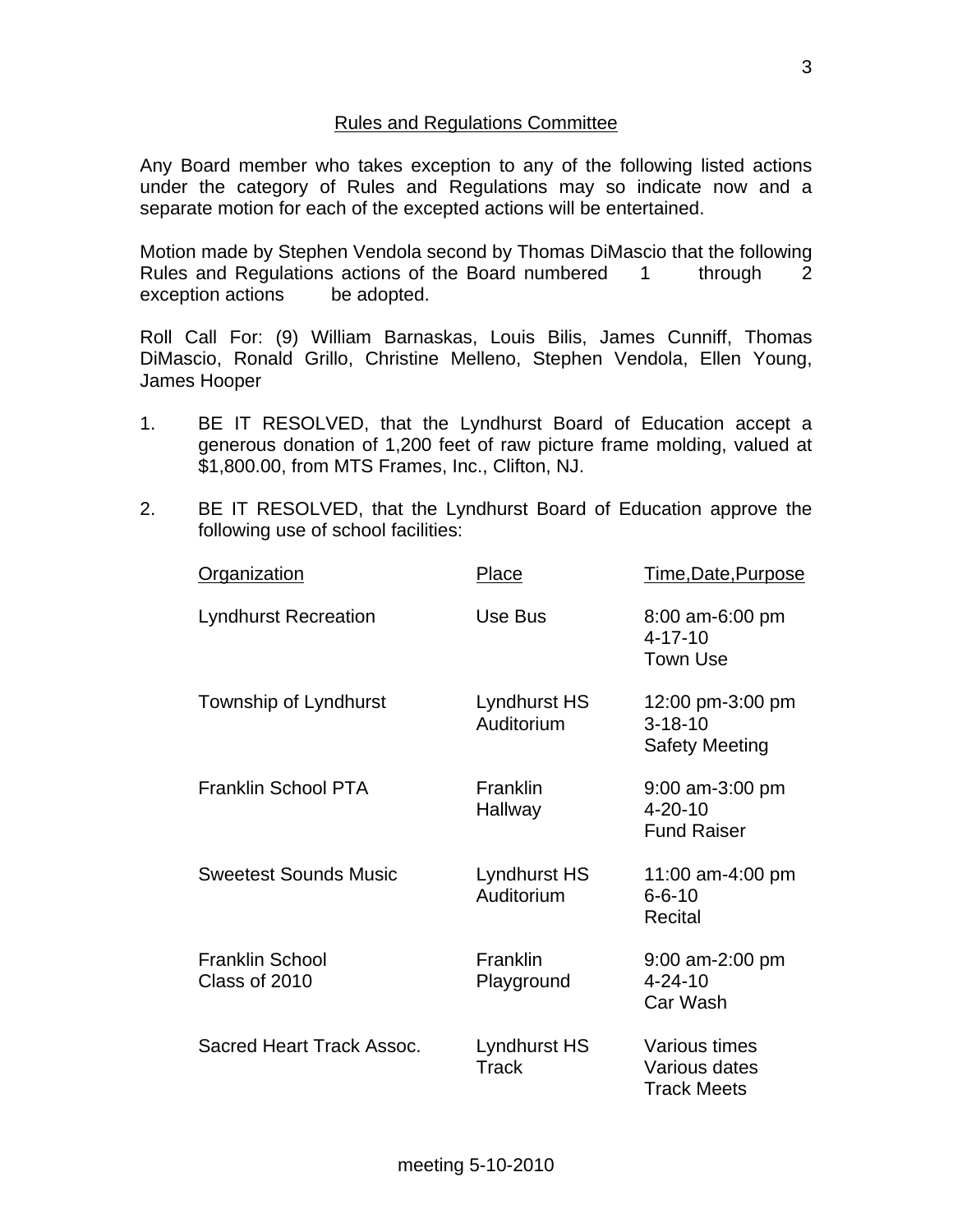| <b>Strictly for Fun Flag Football</b>     | Lyndhurst HS<br><b>Football Field</b> | 9:00 am-5:00 pm<br>$4-11, 18, 25; 5-4,$<br>16,23; 6-6,13,19,<br>27; 7-11/10<br>Games                                   |
|-------------------------------------------|---------------------------------------|------------------------------------------------------------------------------------------------------------------------|
| Lyndhurst Parks Dept.                     | Matera Field                          | 7:00 am-6:00 pm<br>$3-23,25,27; 4-7,8,$<br>10, 11, 13, 16, 17, 24,<br><b>Felician College</b><br><b>Softball Games</b> |
| <b>Washington School</b><br>Class of 2011 | Washington<br>Gym                     | 7:00 pm-9:00 pm<br>$5 - 10 - 10$<br><b>Parent Meeting</b>                                                              |
| Columbus/Lincoln PTA                      | Lincoln<br>Art Room                   | 6:00 pm-9:00 pm<br>$5 - 12 - 10$<br>Meeting                                                                            |
| Roosevelt School PTA                      | Roosevelt<br>Gym                      | 6:00 pm-8:00 pm<br>$5 - 20 - 10$<br><b>Reflection Awards</b>                                                           |
| South Bergen Jointure Comm.               | Matera Field                          | 10:00 am-2:00 pm<br>5-27-10; 6-1-10<br><b>Field Day</b>                                                                |

## Personnel Committee

Any Board member who takes exception to any of the following listed actions under the category of Personnel may so indicate now and a separate motion for each of the excepted actions will be entertained.

Motion made by James Cunniff second by William Barnaskas that the following Personnel actions of the Board numbered 1 to 4 and 6 to 12 exception actions 5 be adopted.

Roll Call For: (9) William Barnaskas, Louis Bilis, James Cunniff, Thomas DiMascio, Ronald Grillo, Christine Melleno, Stephen Vendola, Ellen Young, James Hooper

1. BE IT RESOLVED, at the recommendation of Joseph Abate, Jr., Superintendent of Schools, School Business Administrator, Board Secretary, that the Lyndhurst Board of Education accept the retirement of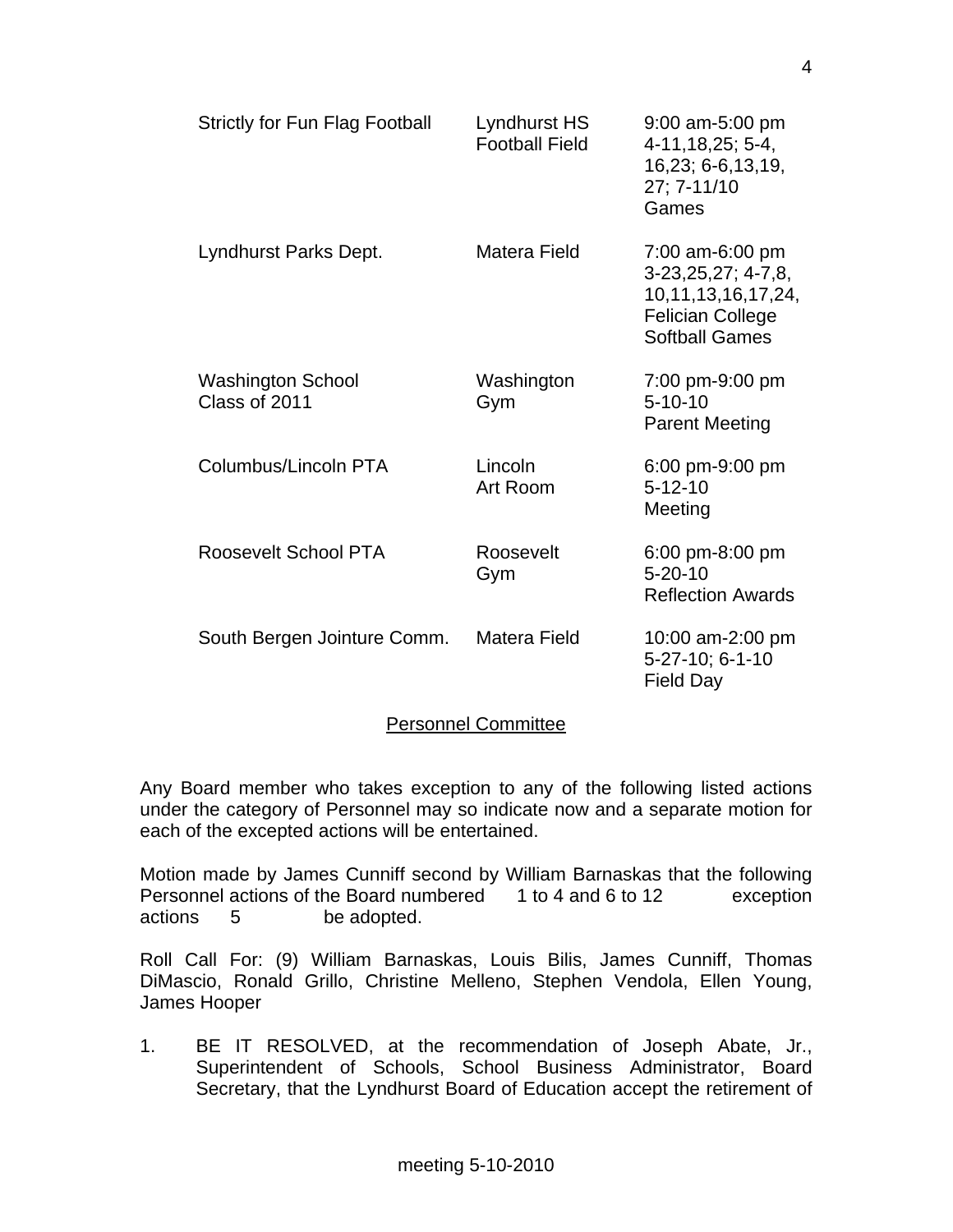Deborah Crowell, Columbus School Teacher, grade 4, effective July 1, 2010, with regret.

- 2. BE IT RESOLVED, at the recommendation of Joseph Abate, Jr., Superintendent of Schools, School Business Administrator, Board Secretary, that the Lyndhurst Board of Education hire Jennifer Fragale for the position of Elementary Special Education Teacher (MD Class, Younger, Jefferson Community School), effective September 1, 2010, at a salary of \$51,075.00 (BA+30, step 1). Employment will be provisional, subject to authorization approval for emergent hiring pending completion of criminal history background check, and subject to submission of all required application documents.
- 3. BE IT RESOLVED, at the recommendation of Joseph Abate, Jr., Superintendent of Schools, School Business Administrator, Board Secretary, that the Lyndhurst Board of Education hire Sandra Manganaro for the position of Elementary Special Education Teacher (MD Class, Jefferson School), effective September 1, 2010, at a salary of \$51,075.00, (BA+30, Step 1). Employment will be provisional, subject to authorization approval for emergent hiring pending completion of criminal history background check, and subject to submission of all required application documents.
- 4. BE IT RESOLVED, at the recommendation of Joseph Abate, Jr., Superintendent of Schools, School Business Administrator, Board Secretary, that the Lyndhurst Board of Education hire Christina Bernardo for the position of Elementary Special Education Teacher, (MD Class, Jefferson School), effective September 1, 2010, at a salary of \$47,775.00, (BA, Step 1). Employment will be provisional, subject to authorization approval for emergent hiring pending completion of criminal history background check, and subject to submission of all required application documents.

- - - TABLED - - - - - - - - - - - - - - - - - - - - - - - - - - - - - - - - - - - - - - - - - - - - - - - - -

5. BE IT RESOLVED, at the recommendation of Joseph Abate, Jr., Superintendent of Schools, School Business Administrator, Board Secretary, that the Lyndhurst Board of Education hire Kristy Lynn Moody for the position of Learning Disabilities Teacher Consultant at Lyndhurst High School, effective September 1, 2010, at a salary of \$55,075.00 , (MA, Step 1). Employment will be provisional, subject to authorization approval for emergent hiring pending completion of criminal history background check, and subject to submission of all required application documents.

- - - TABLED - - - - - - - - - - - - - - - - - - - - - - - - - - - - - - - - - - - - - - - - - - - - - - - - -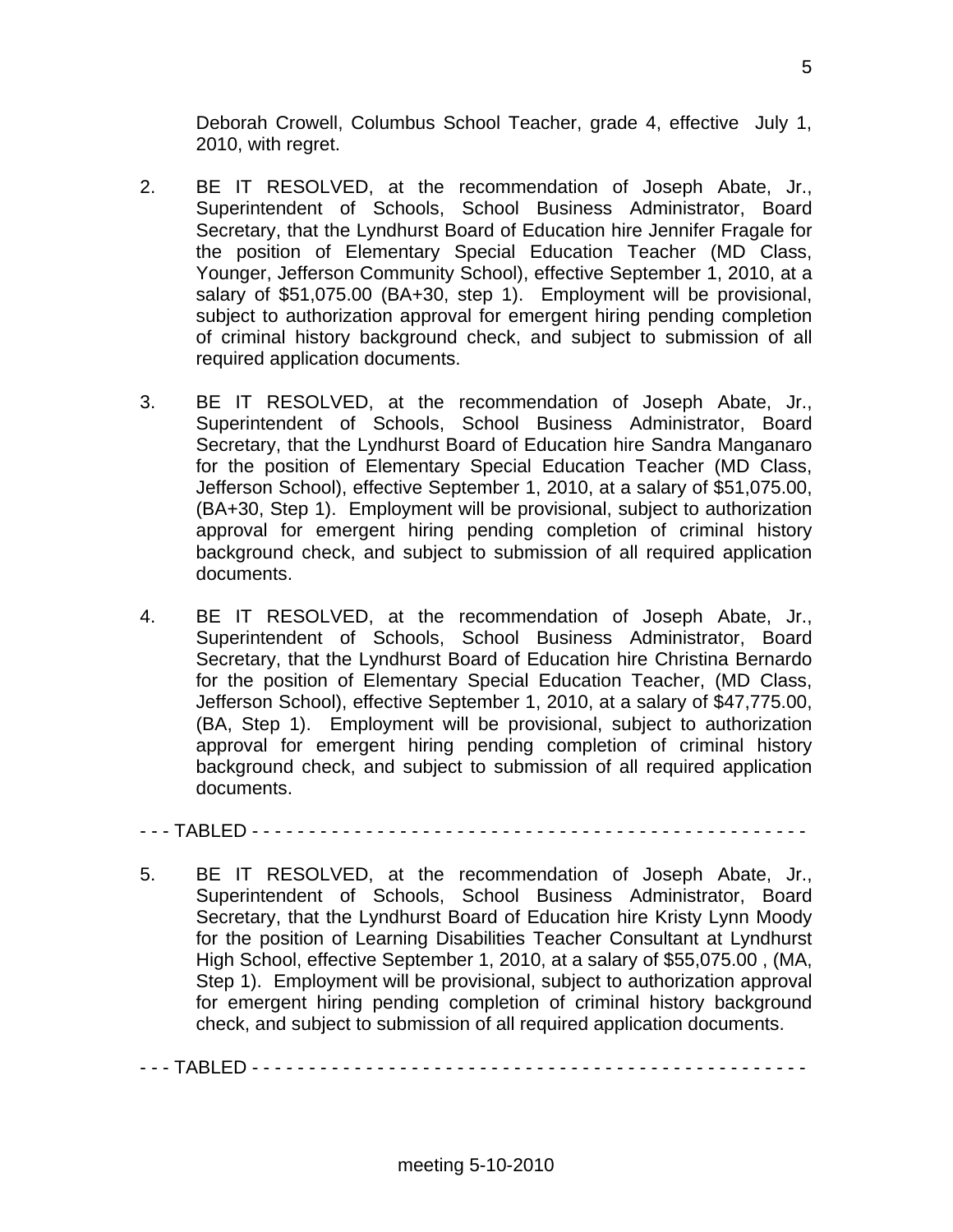- 6. BE IT RESOLVED, at the recommendation of Joseph Abate, Jr., Superintendent of Schools, School Business Administrator, Board Secretary, that the Lyndhurst Board of Education reappoint Audrey Gordon Mezei as a part-time School Psychologist, effective September 1, 2010. Mrs. Mezei will do psychological evaluations on a per case basis, write a comprehensive report and attend the student's eligibility or ineligibility for a fee of \$365.00 per student. She will be called upon to test a student on an as needed basis.
- 7. BE IT RESOLVED, at the recommendation of Joseph Abate, Jr., Superintendent of Schools, School Business Administrator, Board Secretary, that the Lyndhurst Board of Education reappoint Nancy Colacurcio-Brillo as a part-time LDT-C, effective September 1, 2010. Ms. Brillo will do Learning Evaluations on a per case basis for a fee of \$340.00 per student.
- 8. BE IT RESOLVED, at the recommendation of Joseph Abate, Jr., Superintendent of Schools, School Business Administrator, Board Secretary, that the Lyndhurst Board of Education approve the following ABA Therapists for the 2010/11 school year. These therapists will assist two classified students starting July 1, 2010.

 Laura Gustad Frank Fabiano

9. BE IT RESOLVED, at the recommendation of Joseph Abate, Jr., Superintendent of Schools, School Business Administrator, Board Secretary, that the Lyndhurst Board of Education grant the following employee tenure.

Joseph Calo effective June 2, 2010

- 10. BE IT RESOLVED, at the recommendation of Joseph Abate, Jr., Superintendent of Schools, School Business Administrator, Board Secretary, that the Lyndhurst Board of Education hire Richard Tuero as a permanent aide replacement, at \$60.00 per day, for the self-contained special education class at Lyndhurst High School, for the 2009-10 school year.
- 11. BE IT RESOLVED, at the recommendation of Joseph Abate, Jr., Superintendent of Schools, School Business Administrator, Board Secretary, that the Lyndhurst Board of Education approve the following for the 2009-10 school year.

Ted Drager From: Sub Custodian To: Part-time Custodian effective May 5, 2010 This is a replacement position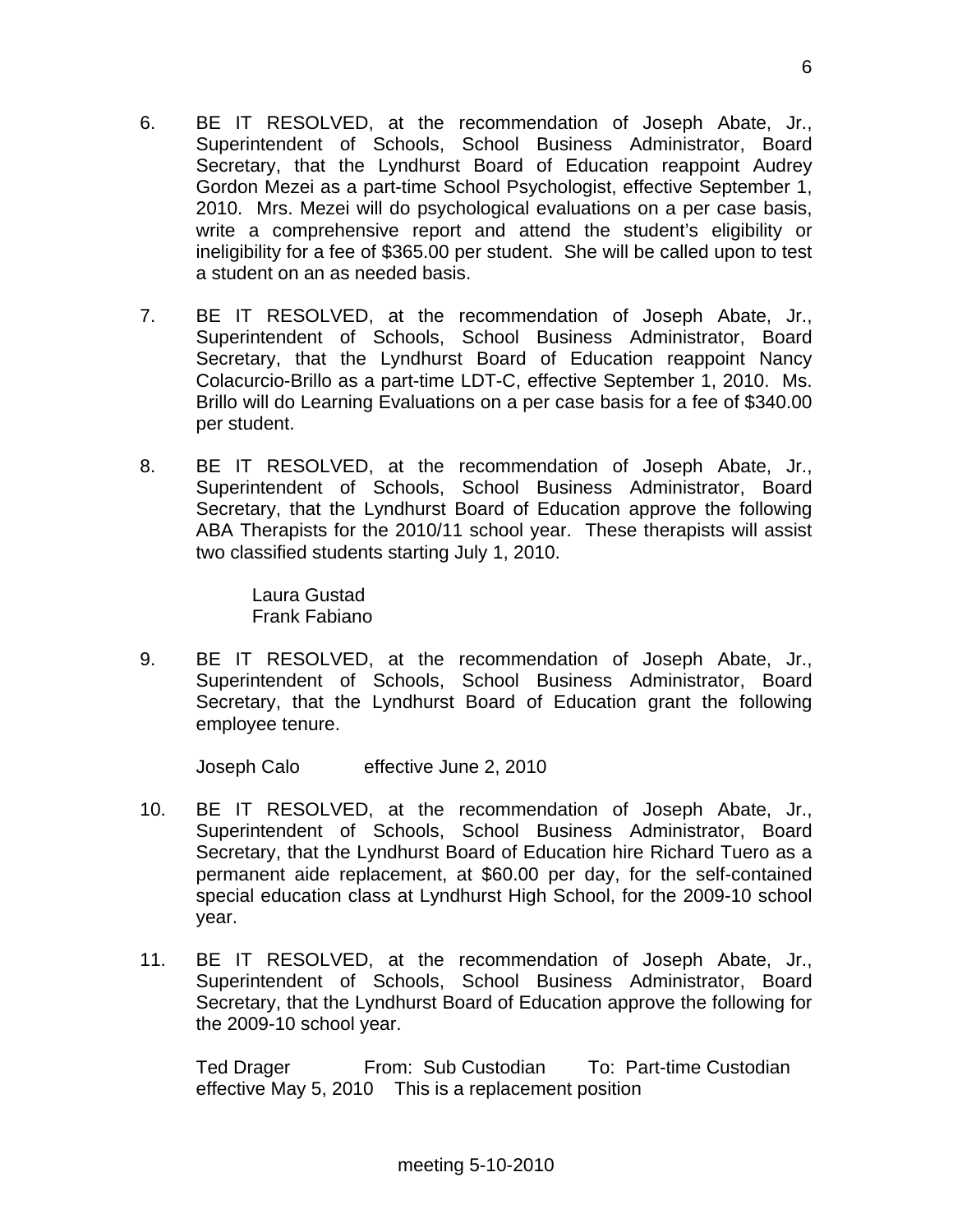John Sidonio Part-Time Custodian @ Roosevelt School This is a replacement position

12. BE IT RESOLVED, at the recommendation of Joseph Abate, Jr., Superintendent of Schools, School Business Administrator, Board Secretary, that the Lyndhurst Board of Education appoint Perrin Mosca as Head Girls Basketball Coach for the 2011 Winter Sports Season, at a stipend of \$7,067.00

# **NEW BUSINESS**

Any Board member who takes exception to any of the following listed actions under the category of New Business may so indicate now and a separate motion for each of the excepted actions will be entertained.

Motion made by Ronald Grillo second by Thomas DiMascio that the following New Business actions of the Board numbered 1 through 9 exception actions be adopted.

Roll Call For: (9) William Barnaskas, Louis Bilis, James Cunniff, Thomas DiMascio, Ronald Grillo, Christine Melleno, Stephen Vendola, Ellen Young, James Hooper

- 1. BE IT RESOLVED, that the Lyndhurst Board of Education appoint Neglia Engineering as Professional Engineers for the 2010-2011 school year. **Neglia Engineering** has provided proven services to the district for the 2009-2010 school year.
- 2. BE IT RESOLVED, that the Lyndhurst Board of Education appoint **DMR Architects** as Architect of Record for the 2010-2011 school year. DMR architects has provided proven services to the district for the 2009-2010 school year.

 BE IT RESOLVED, that the Lyndhurst Board of Education appoint **Guzzo and Guzzo**, Lyndhurst, as Architect of Record for the 2010-2011 school year.

- 3. BE IT RESOLVED, that the Lyndhurst Board of Education appoint **Dr. John DiCamillo** as School Dentist for the 2010-2011 school year, at an amount of \$3,600.00.
- 4. BE IT RESOLVED, that the Lyndhurst Board of Education appoint **Deborah Ferrato** as Treasurer of School Funds for the 2010-2011 school year, at an amount of \$4,750.00. Ms. Ferrato is to be appointed by law.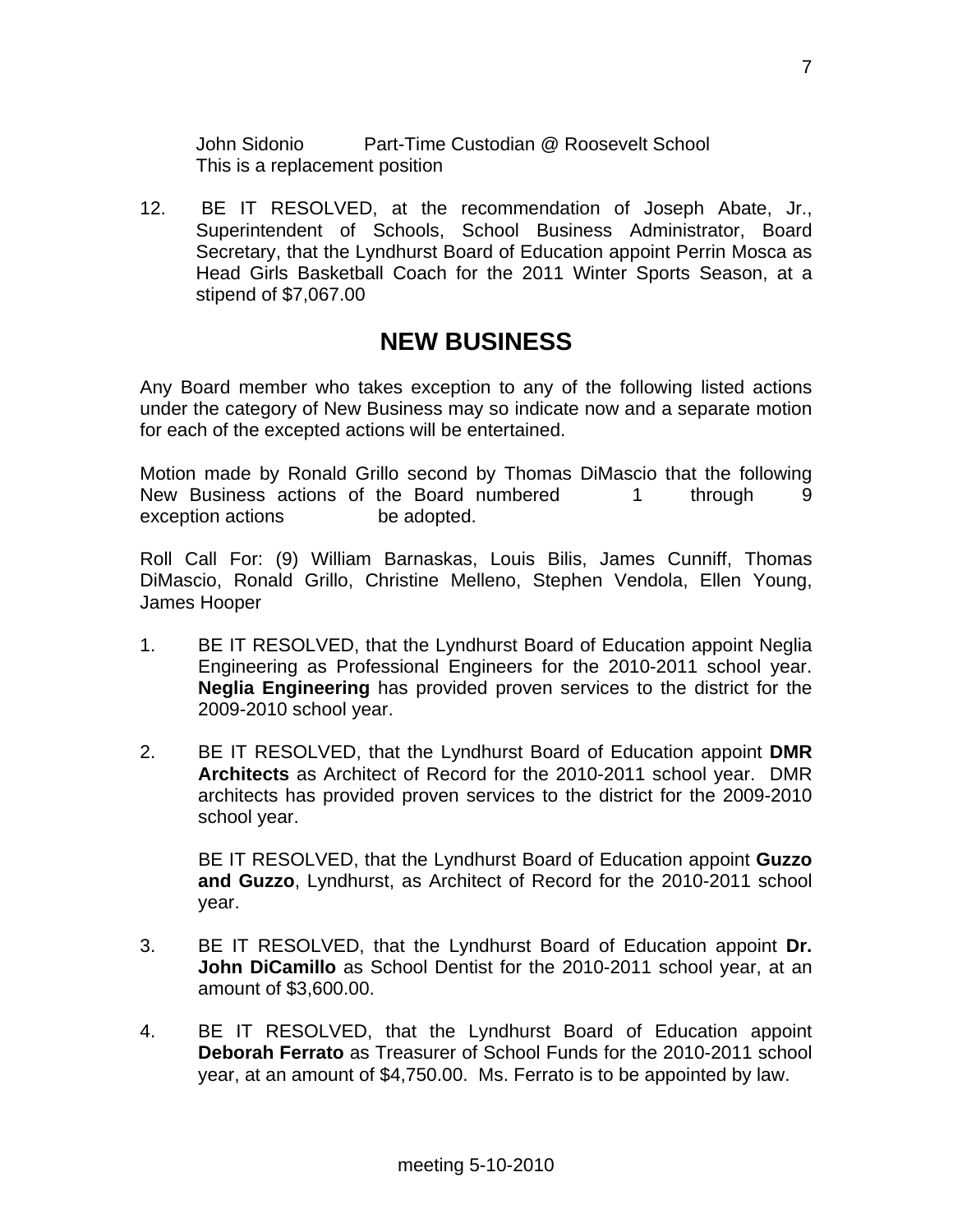- 5. BE IT RESOLVED, that the Lyndhurst Board of Education appoint Peter Summers to do district printing for the 2010-2011 school year at \$22.50 per hour.
- 6. BE IT RESOLVED, that the Lyndhurst Board of Education appoint **DiMaria and DiMaria** as School Auditors for the 2010-2011 school year. DiMaria and DiMaria have provided proven services to the district for the 2009-2010 school year.
- 7. BE IT RESOLVED, that the Lyndhurst Board of Education designate **TD Bank** as the Official Depository of Board of Education Funds for the 2010- 2011 school year. TD Bank has provided proven services to the district for the 2009-2010 school year.
- 8. BE IT RESOLVED, that the Lyndhurst Board of Education appoint **United Medical Group** as School Physician for the 2010-2011 school year. United Medical Group has provided proven services to the district for the 2009-2010 school year.
- 9. BE IT RESOLVED, that the Lyndhurst Board of Education appoint the following for Legal Services, effective July 1, 2010.
	- a) **Frank DeVito** for services related to J.B. (v) LBOE
	- b) **Schenck, Price, Smith & King** (Special Education Lawyer)
	- c) **Marshall, Dennehey, Warner, Coleman & Groggin** (Various Insurance Litigation)
	- d) **Wells, Jaworski & Liebmann LLC** (LBOE Lawyer)

# Public Comments

# Agenda

Elaine Stella – Did RFP go out for professional services? DiMaria & DiMaria – conflict of interest with town? What did Malpere do? TJ (v) Scarsdale?

## Non-Agenda

Elaine Stella - # AD in district? # AD over state quidelines? LBOE guidelines/obj '10/'11? Review Special Ed. Department

# Adjournment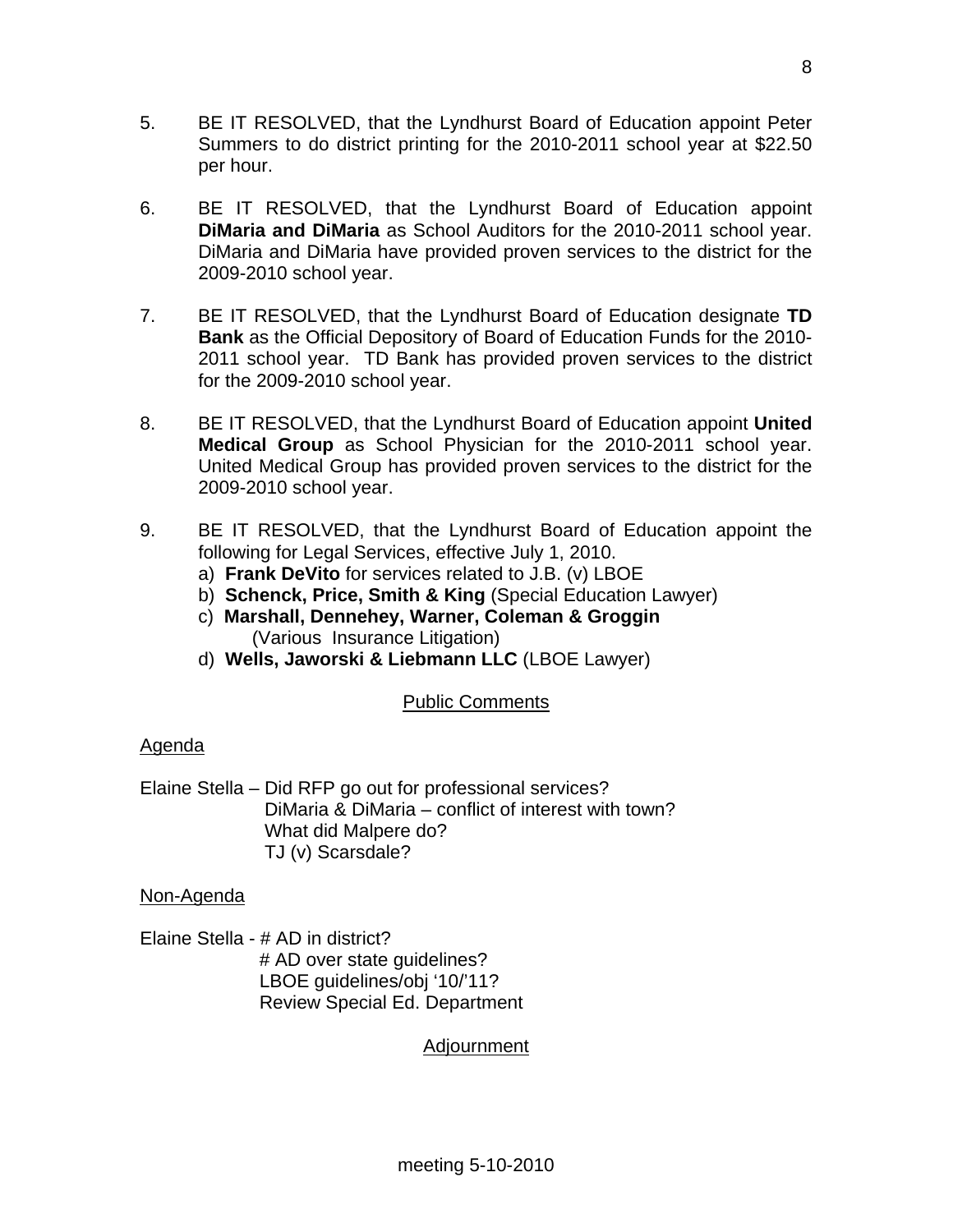Motion by William Barnaskas second by Christine Melleno and unanimously carried, the meeting was adjourned at 8:30 p.m.

Respectfully submitted,

 Joseph Abate, Jr. Superintendent of Schools School Business Administrator Board Secretary